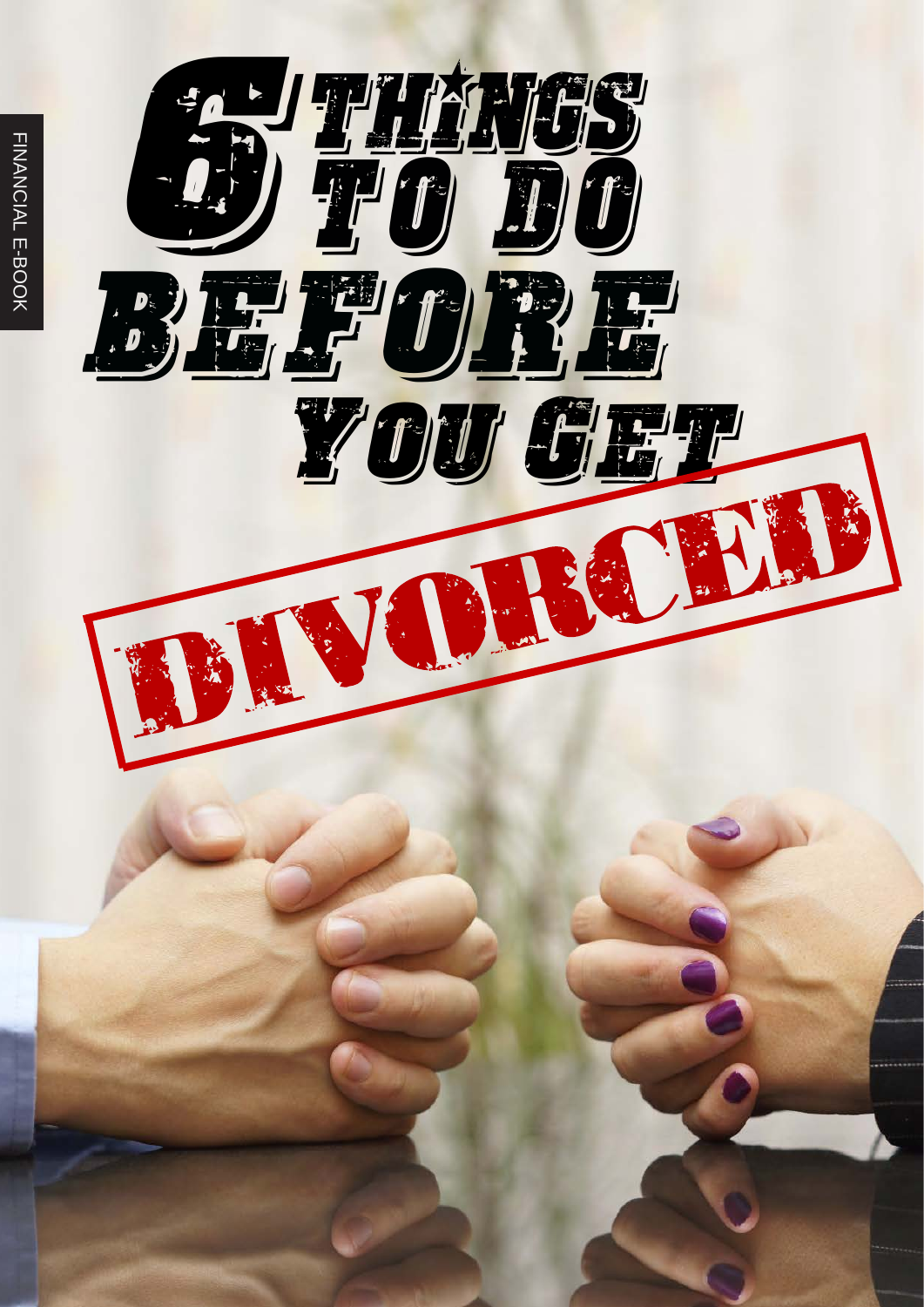# THINGS TO DO 'BEFORE' 6YOU GET DIVORCED THINGS TO DO 'BEFORE' 6YOU GET DIVORCED

Divorce is never an easy thing to go through no matter what time in life this may happen to you. The trauma that it may create for you, your children, and other family members may make day to day financial decisions go to the bottom of the pile. Many people wait to try to get their financial house in order after they complete the divorce proceedings. Having seen people go through divorces over the past 20 years, we've come up with six important things you should do before you get divorced. By making these smart money moves, you can get your new financial situation off to the right start and not be left with tons of nagging financial problems from the divorce.

# 01

### WATCH THE SPENDING AND KEEP THE DEBT DOWN

Most of the time, the discretionary cash flow you have in your personal situation will tend to decrease after the divorce due to child support or decreased personal income. Since your situation is going to change, you can begin the change process by limiting your discretionary spending immediately. It will also be important, to pay down any debt that is in your names, so you can apply for additional lines of credit should you need it after the divorce.

# 02

### **OBTAIN A CREDIT REPORT ON YOURSELF AND YOUR SPOUSE OBTAIN A CREDIT REPORT ON YOURSELF AND YOUR SPOUSE**

Do you have access to credit in your name alone? If not, then begin to establish some credit cards that are in your name only. This will also include opening up bank accounts and a brokerage account if necessary. Obtaining a credit report is really important because your spouse (soon to be ex) may be out racking up tens of thousands of dollars of debt that you could be responsible for when the divorce finalizes. Take a snapshot of the debt you have now and keep track of it until the divorce is final. People don't often realize how many financial instruments you may have in joint names. Also, be certain that you can access those cards online or over the phone as the lead person on the card could change who has access to those accounts. What you don't want to have happen is for your credit to get ruined during the period of time before you get divorced.

# 03

### **IF YOU OWN A BUSINESS, GET IT VALUED BY SOMEONE YOU TRUST IF YOU OWN A BUSINESS, GET IT VALUED BY SOMEONE YOU TRUST**

When it comes to items like a business or land, often the values can be very abstract. Your soon-to-be ex may ask for a piece of the business, a salary, or just a portion of the current value of the business today. It's important for you to take the lead and establish a value of the business today, and have that value certified by a CPA. This may cost you a few bucks, but can potentially save you big money down the road. Many business owners bury expenses within their business that often a spouse doesn't know about which is why the valuation can be tricky when it comes to divorce purposes. If you own land, then consider having a market appraisal done so you can create a fair valuation of that land today as well.

# 04

### **MAKE COPIES OF ALL FINANCIAL RECORDS AND STATEMENTS MAKE COPIES OF ALL FINANCIAL RECORDS AND STATEMENTS**

If you don't have a program you currently use, you should quickly make a list of all assets and liabilities. Were there retirement accounts you had no knowledge of ever being set up? Are there accounts for the kid's college education? Are you certain you know of every bank account that exists? Make a list of all, account numbers, title on accounts, balances, financial institutions, automobiles, household items, etc. When the assets get split, you certainly don't want to have a surprise after the fact.